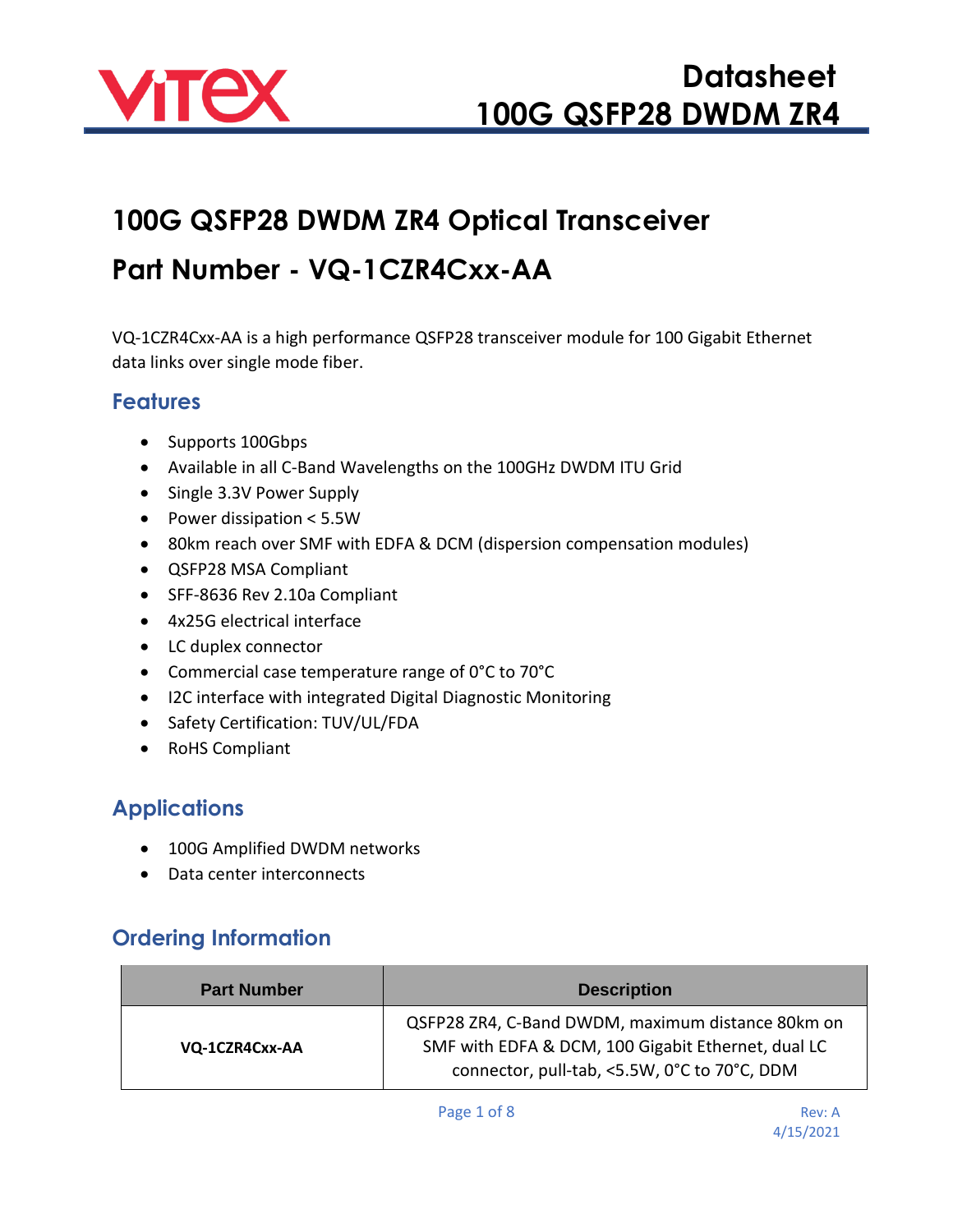

#### **xx-channel refers to the following table:**

| <b>Channel (xx)</b> | <b>Part Number</b> | <b>Frequency (THz)</b> | <b>Center Wavelength (nm)</b> |
|---------------------|--------------------|------------------------|-------------------------------|
| 15                  | VQ-1CZR4C15-AA     | 191.5                  | 1565.50                       |
| 16                  | VQ-1CZR4C16-AA     | 191.6                  | 1564.68                       |
| 17                  | VQ-1CZR4C17-AA     | 191.7                  | 1563.86                       |
| 18                  | VQ-1CZR4C18-AA     | 191.8                  | 1563.05                       |
| 19                  | VQ-1CZR4C19-AA     | 191.9                  | 1562.23                       |
| 20                  | VQ-1CZR4C20-AA     | 192.0                  | 1561.42                       |
| 21                  | VQ-1CZR4C21-AA     | 192.1                  | 1560.61                       |
| 22                  | VQ-1CZR4C22-AA     | 192.2                  | 1559.79                       |
| 23                  | VQ-1CZR4C23-AA     | 192.3                  | 1558.98                       |
| 24                  | VQ-1CZR4C24-AA     | 192.4                  | 1558.17                       |
| 25                  | VQ-1CZR4C25-AA     | 192.5                  | 1557.36                       |
| 26                  | VQ-1CZR4C26-AA     | 192.6                  | 1556.55                       |
| 27                  | VQ-1CZR4C27-AA     | 192.7                  | 1555.75                       |
| 28                  | VQ-1CZR4C28-AA     | 192.8                  | 1554.94                       |
| 29                  | VQ-1CZR4C29-AA     | 192.9                  | 1554.13                       |
| 30                  | VQ-1CZR4C30-AA     | 193.0                  | 1553.33                       |
| 31                  | VQ-1CZR4C31-AA     | 193.1                  | 1552.52                       |
| 32                  | VQ-1CZR4C32-AA     | 193.2                  | 1551.72                       |
| 33                  | VQ-1CZR4C33-AA     | 193.3                  | 1550.92                       |
| 34                  | VQ-1CZR4C34-AA     | 193.4                  | 1550.12                       |
| 35                  | VQ-1CZR4C35-AA     | 193.5                  | 1549.32                       |
| 36                  | VQ-1CZR4C36-AA     | 193.6                  | 1548.51                       |
| 37                  | VQ-1CZR4C37-AA     | 193.7                  | 1547.72                       |
| 38                  | VQ-1CZR4C38-AA     | 193.8                  | 1546.92                       |
| 39                  | VQ-1CZR4C39-AA     | 193.9                  | 1546.12                       |
| 40                  | VQ-1CZR4C40-AA     | 194.0                  | 1545.32                       |
| 41                  | VQ-1CZR4C41-AA     | 194.1                  | 1544.53                       |
| 42                  | VQ-1CZR4C42-AA     | 194.2                  | 1543.73                       |
| 43                  | VQ-1CZR4C43-AA     | 194.3                  | 1542.94                       |
| 44                  | VQ-1CZR4C44-AA     | 194.4                  | 1542.14                       |
| 45                  | VQ-1CZR4C45-AA     | 194.5                  | 1541.35                       |
| 46                  | VQ-1CZR4C46-AA     | 194.6                  | 1540.56                       |
| 47                  | VQ-1CZR4C47-AA     | 194.7                  | 1539.77                       |
| 48                  | VQ-1CZR4C48-AA     | 194.8                  | 1538.98                       |
| 49                  | VQ-1CZR4C49-AA     | 194.9                  | 1538.19                       |
| 50                  | VQ-1CZR4C50-AA     | 195.0                  | 1537.40                       |
| 51                  | VQ-1CZR4C51-AA     | 195.1                  | 1536.61                       |
| 52                  | VQ-1CZR4C52-AA     | 195.2                  | 1535.82                       |
| 53                  | VQ-1CZR4C53-AA     | 195.3                  | 1535.04                       |
| 54                  | VQ-1CZR4C54-AA     | 195.4                  | 1534.25                       |
| 55                  | VQ-1CZR4C55-AA     | 195.5                  | 1533.47                       |
| 56                  | VQ-1CZR4C56-AA     | 195.6                  | 1532.68                       |
| 57                  | VQ-1CZR4C57-AA     | 195.7                  | 1531.90                       |
| 58                  | VQ-1CZR4C58-AA     | 195.8                  | 1531.12                       |
| 59                  | VQ-1CZR4C59-AA     | 195.9                  | 1530.33                       |
| 60                  | VQ-1CZR4C60-AA     | 196.0                  | 1529.55                       |
| 61                  | VQ-1CZR4C61-AA     | 196.1                  | 1528.77                       |

Page 2 of 8 Rev: A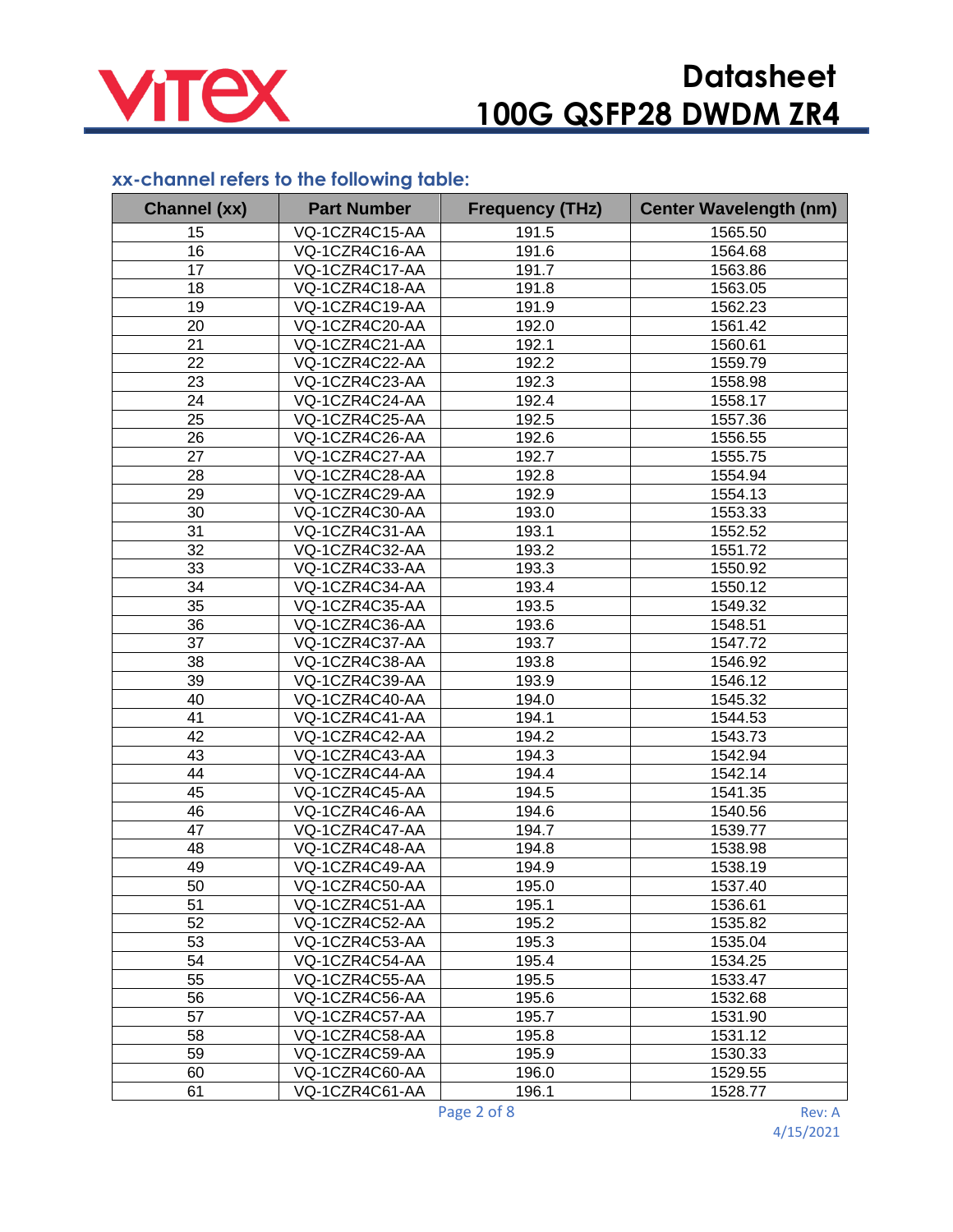

#### **Product Overview**

This transceiver is a high performance QSFP28 transceiver module for 100 Gigabit Ethernet data links over a single mode fiber pair. The maximum reach is 80km.

This module is compliant with the QSFP28 Multisource Agreement (MSA) and is hot pluggable.

#### **Absolute Maximum Ratings**

| <b>Parameter</b>    | Symbol                 | Min    | <b>Max</b> | Unit   |
|---------------------|------------------------|--------|------------|--------|
| Storage Temperature | Ts.                    | -40    | 85         | $\sim$ |
| Supply voltage      | <b>V</b> <sub>cc</sub> | $-0.5$ | 3.6        |        |
| Damage threshold    | Rxdmg                  | 5.5    |            | dBm    |

### **Recommended Operating Conditions**

| <b>Parameter</b>            | <b>Symbol</b>  | <b>Min</b> | <b>Typ</b> | Max   | <b>Unit</b> |
|-----------------------------|----------------|------------|------------|-------|-------------|
| Operating case temperature  | Тc             |            |            | 70    | °∩          |
| Power supply voltage        | Vcc            | 3.135      | 3.3        | 3.465 |             |
| Operating relative humidity | RH             | 5.         |            | 85    | %           |
| Power dissipation           | P <sub>D</sub> |            |            | 5.5   | w           |

### **Optical – Transmitter**

| Parameter                                | <b>Symbol</b> | <b>Min</b> | <b>Typ</b> | <b>Max</b> | <b>Unit</b> |
|------------------------------------------|---------------|------------|------------|------------|-------------|
| Signaling speed                          |               |            | 53.125     |            | Gbaud       |
|                                          |               |            | 100        |            | <b>GHz</b>  |
| Center wavelength spacing                |               |            | 0.8        |            | nm          |
| Spectral width (-20dB)                   | Δλ            |            |            | 0.3        | nm          |
| Deviation from Central Frequency<br>@EOL |               | $-12.5$    |            | 12.5       | <b>GHz</b>  |
| Side-mode suppression ratio              | <b>SMSR</b>   | 30         |            |            | dB          |
| <b>Extinction ratio</b>                  | ER.           | 3.5        |            |            | dB          |
| Transmit OMA                             | <b>TxOMA</b>  | $-0.2$     |            | 4.2        | dBm         |
| Transmit Average <sup>1</sup>            | <b>TxAVG</b>  | $-2.4$     |            | 4          | dBm         |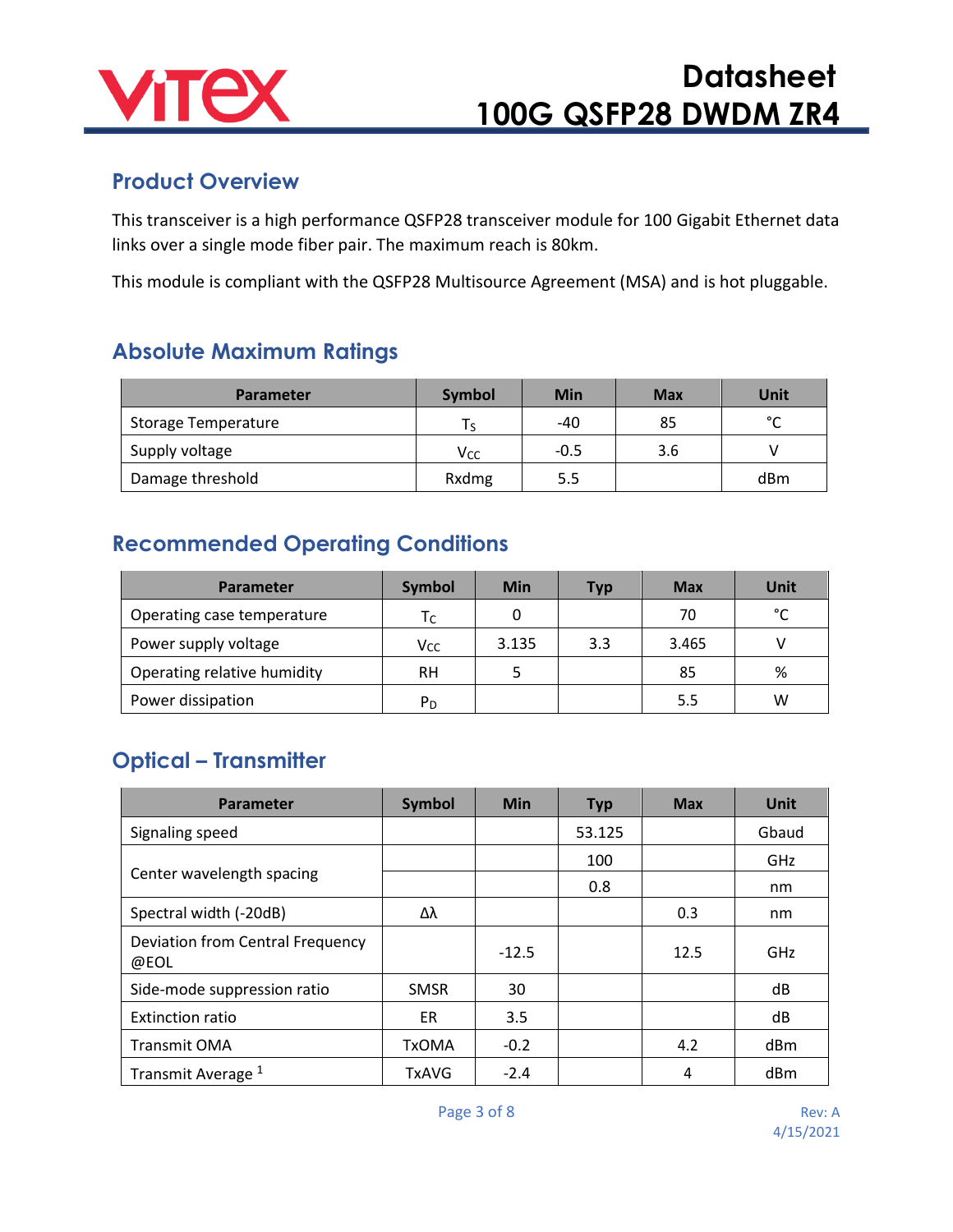

| Launch Power in OMA <sub>outer</sub> minus<br>TDECQ $^2$ |              | $-1.6$ |    |      | dBm   |
|----------------------------------------------------------|--------------|--------|----|------|-------|
| Launch Power in OMA <sub>outer</sub> minus<br>TDECQ $3$  |              | $-1.5$ |    |      | dBm   |
| <b>Transmitter and Dispersion Eye</b><br>Closure         | <b>TDECQ</b> |        |    | 3.4  | dB    |
| <b>Dispersion Tolerance</b>                              | DT           |        | 40 |      | ps/nm |
| Optical Return Loss Tolerance <sup>4</sup>               |              |        |    | 17.1 | dB    |

1. Average launch power (min) is informative and not the principal indicator of signal strength. A transmitter with launch power below this value cannot be compliant; however, a value above this does not ensure compliance.

2. For ER ≥ 4.5dB

3. For ER < 4.5dB

4. Transmitter reflectance is defined looking into the transmitter

#### **Optical- Receiver**

| <b>Parameter</b>                                          | <b>Symbol</b>        | Min    | <b>Typ</b> | <b>Max</b>              | <b>Unit</b> |
|-----------------------------------------------------------|----------------------|--------|------------|-------------------------|-------------|
| Signaling speed                                           |                      |        | 53.125     |                         | Gbaud       |
| Center wavelength                                         | $\lambda_{\text{C}}$ | 1528   |            | 1566                    | nm          |
| Damage threshold                                          |                      | 5.5    |            |                         | dBm         |
| Receive Power (OMA <sub>outer</sub> )                     | <b>RxOMA</b>         |        |            | 4.7                     | dBm         |
| <b>Average Receive Power</b>                              | <b>RxAVG</b>         | $-6.4$ |            | 4.5                     | dBm         |
| Receiver sensitivity (OMA <sub>outer</sub> ) <sup>1</sup> | SenOMA               |        |            | Max (-4.5,<br>SECQ-5.9) | dBm         |
| Receiver reflectance                                      |                      |        |            | $-26$                   | dB          |
| <b>LOS Assert</b>                                         | <b>LOSA</b>          | $-15$  |            |                         | dBm         |
| LOS De-Assert                                             | <b>LOSD</b>          |        |            | $-12$                   | dBm         |
| <b>LOS Hysteresis</b>                                     |                      | 0.5    |            |                         | dB          |

1. Sensitivity is specified at 2.4 x 10-4 BER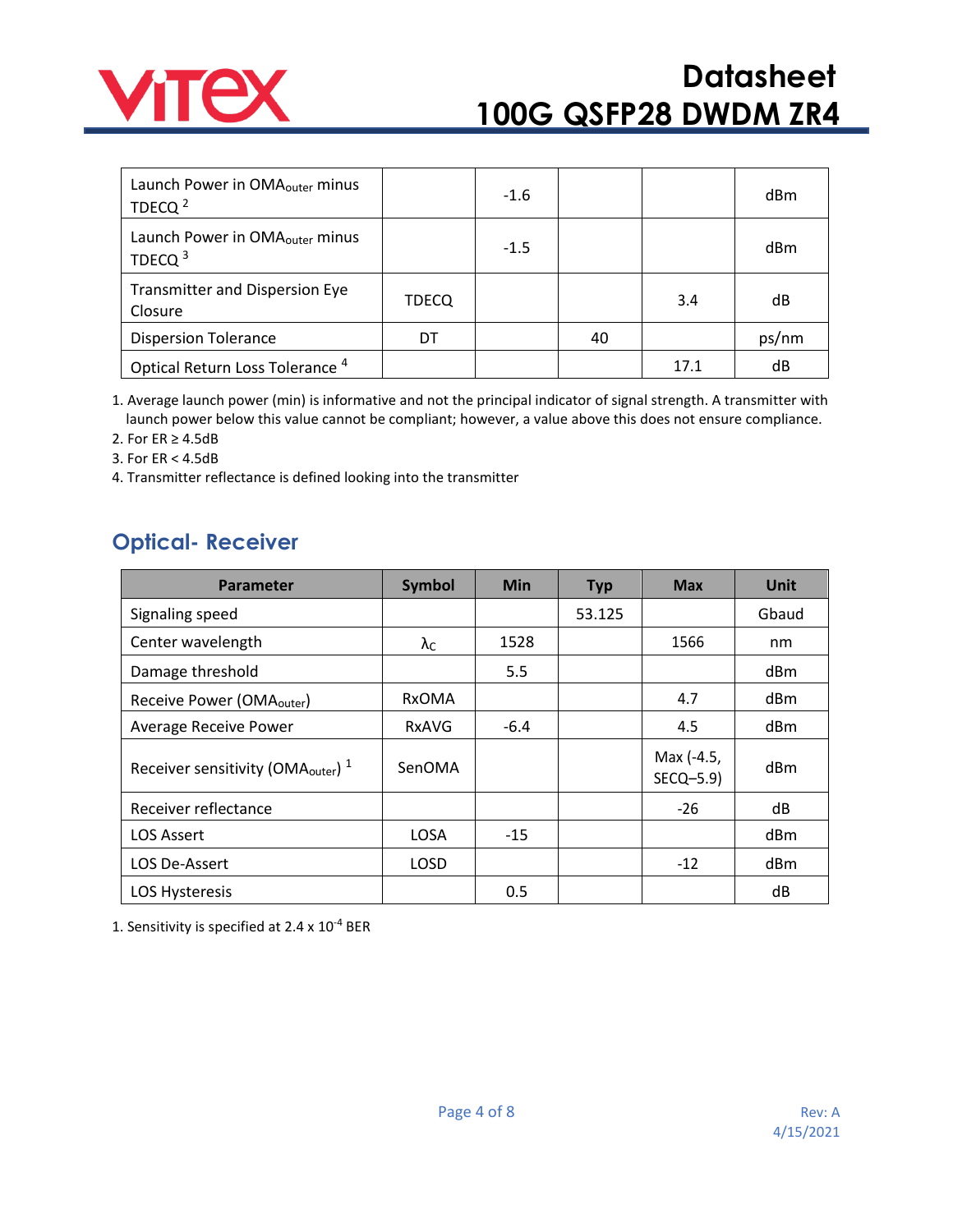

### **Electrical – Transmitter**

| <b>Parameter</b>                          | <b>Symbol</b>     | <b>Min</b> | <b>Typ</b> | <b>Max</b> | Unit       |
|-------------------------------------------|-------------------|------------|------------|------------|------------|
| Differential data input swing per<br>lane |                   | 900        |            |            | $mv_{p-p}$ |
| Differential input impedance              | $Z_{\text{in}}$   | 90         | 100        | 110        | ohm        |
| DC common mode voltage                    | $\mathsf{V_{cm}}$ | $-350$     |            | 2850       | mV         |

#### **Electrical – Receiver**

| <b>Parameter</b>                               | <b>Symbol</b>    | <b>Min</b> | <b>Typ</b> | <b>Max</b> | Unit       |
|------------------------------------------------|------------------|------------|------------|------------|------------|
| Differential output amplitude                  |                  |            |            | 900        | $mV_{p-p}$ |
| Differential output impedance                  | $Z_{\text{out}}$ | 90         | 100        | 110        | ohm        |
| Output Rise/Fall time (20% - 80%)              | $t_r/t_f$        | 12         |            |            | ps         |
| Eye width                                      |                  | 0.57       |            |            | UI         |
| Eye height differential (@TP4, 1E-15)          |                  | 228        |            |            | mV         |
| DC common mode voltage $(V_{cm})$ <sup>1</sup> |                  | $-350$     |            | 2850       | mV         |

1.  $V_{cm}$  is generated by the host. Specification includes effects of ground offset voltage

### **Transceiver Block Diagram**

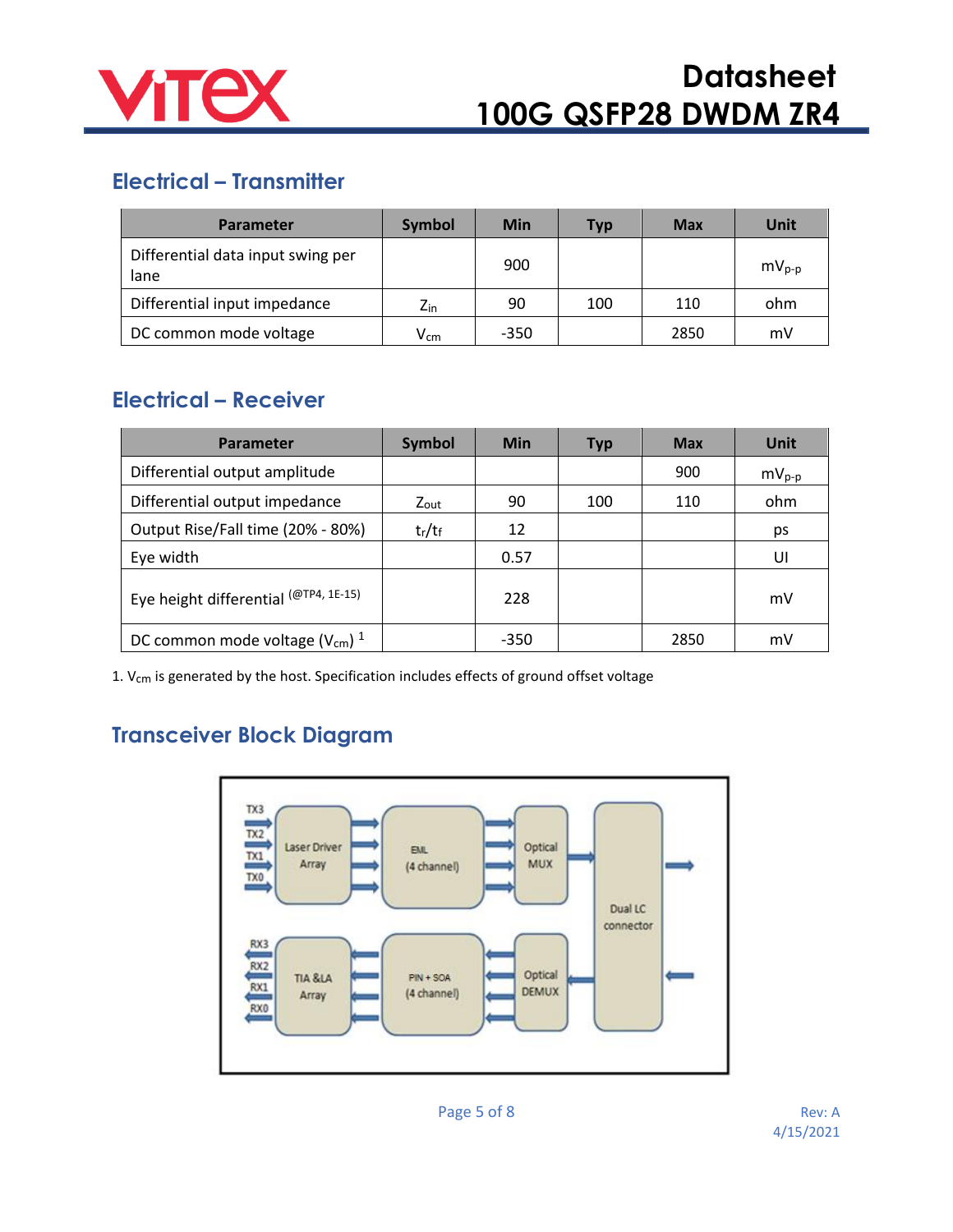

### **Electrical Connector Layout**



**Top Side Viewed From Top** 

**Bottom Side Viewed From Bottom** 

| PIN#           | Symbol       | <b>Description</b>                   | <b>Remarks</b> |
|----------------|--------------|--------------------------------------|----------------|
| 1              | <b>GND</b>   | Ground                               | 1              |
| $\overline{2}$ | Tx2n         | Transmitter Inverted Data Input      |                |
| 3              | Tx2p         | Transmitter Non-Inverted Data output |                |
| 4              | <b>GND</b>   | Ground                               | 1              |
| 5              | Tx4n         | Transmitter Inverted Data Input      |                |
| 6              | Tx4p         | Transmitter Non-Inverted Data Input  |                |
| 7              | <b>GND</b>   | Ground                               | 1              |
| 8              | ModSelL      | Module Select                        | 1              |
| 9              | ResetL       | <b>Module Reset</b>                  |                |
| 10             | <b>VccRx</b> | +3.3V Power Supply Receiver          | 2              |
| 11             | <b>SCL</b>   | 2-wire serial interface clock        |                |
| 12             | <b>SDA</b>   | 2-wire serial interface data         |                |

#### **Electrical Pin Definition**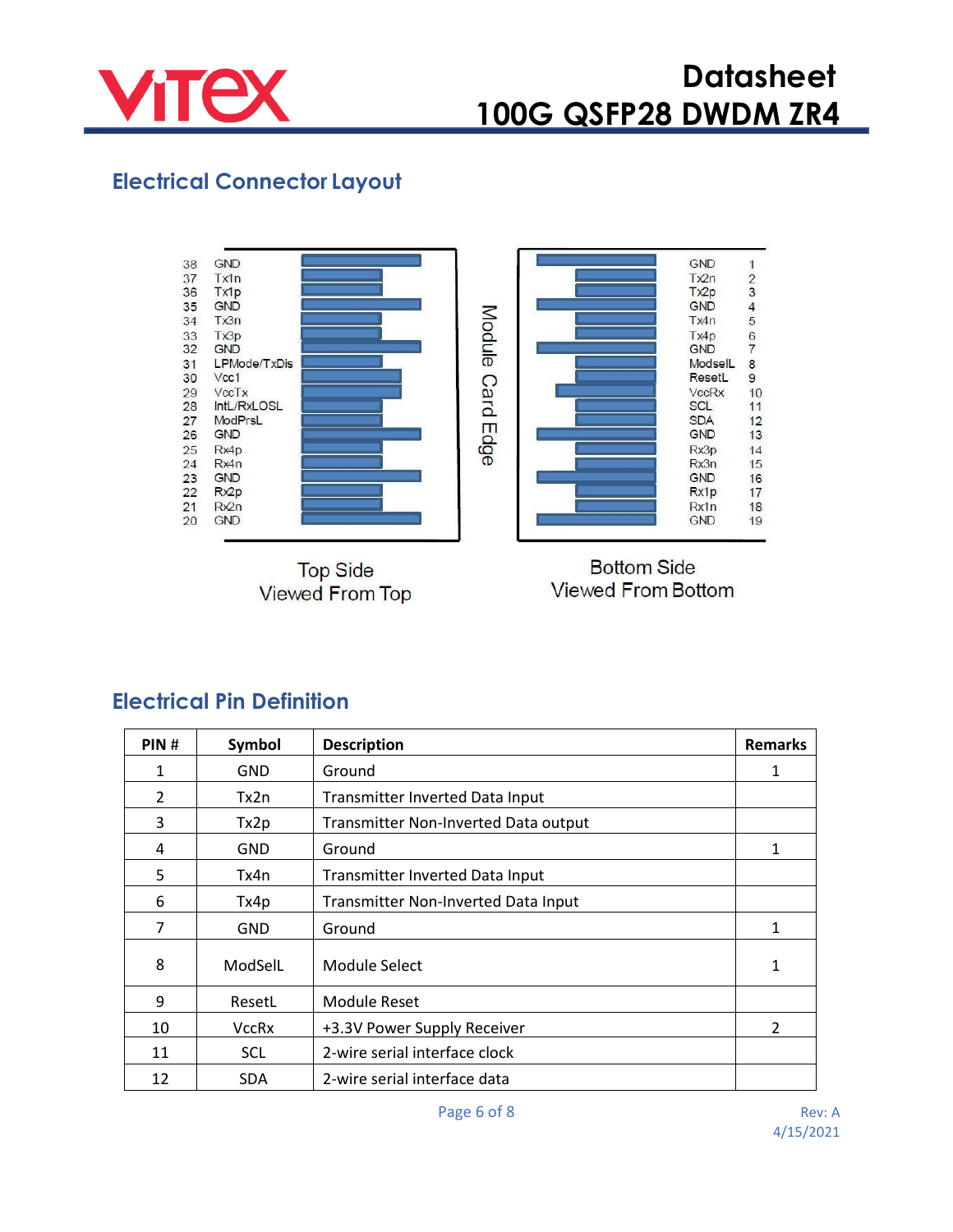

| 13 | <b>GND</b>              | Ground                                                                                       | 1              |
|----|-------------------------|----------------------------------------------------------------------------------------------|----------------|
| 14 | Rx3p                    | Receiver Non-Inverted Data Output                                                            |                |
| 15 | Rx3n                    | Receiver Inverted Data Output                                                                |                |
| 16 | <b>GND</b>              | Ground                                                                                       | 1              |
| 17 | Rx1p                    | Receiver Non-Inverted Data Output                                                            |                |
| 18 | Rx1n                    | Receiver Inverted Data Output                                                                |                |
| 19 | <b>GND</b>              | Ground                                                                                       | $\mathbf{1}$   |
| 20 | <b>GND</b>              | Ground                                                                                       | $\mathbf 1$    |
| 21 | Rx2n                    | Receiver Inverted Data Output                                                                |                |
| 22 | Rx2p                    | Receiver Non-Inverted Data Output                                                            |                |
| 23 | <b>GND</b>              | Ground                                                                                       | $\mathbf{1}$   |
| 24 | Rx4n                    | Receiver Inverted Data Output                                                                |                |
| 25 | Rx4p                    | Receiver Non-Inverted Data Output                                                            |                |
| 26 | <b>GND</b>              | Ground                                                                                       | $\mathbf{1}$   |
| 27 | ModPrsL                 | <b>Module Present</b>                                                                        |                |
| 28 | IntL/RxLOSL             | Interrupt. Optionally Configurable as RxLOSL via the<br>Management Interface (SFF-8636).     |                |
| 29 | <b>VccTx</b>            | +3.3V Power supply transmitter                                                               | 2              |
| 30 | Vcc1                    | +3.3V Power supply                                                                           | $\overline{2}$ |
| 31 | LPMode/<br><b>TxDis</b> | Low Power Mode. Optionally Configurable as TxDis via<br>the Management Interface (SFF-8636). |                |
| 32 | GND                     | Ground                                                                                       | $\mathbf{1}$   |
| 33 | Tx3p                    | Transmitter Non-Inverted Data Input                                                          |                |
| 34 | Tx3n                    | Transmitter Inverted Data Input                                                              |                |
| 35 | <b>GND</b>              | Ground                                                                                       | $\mathbf{1}$   |
| 36 | Tx1p                    | Transmitter Non-Inverted Data Input                                                          |                |
| 37 | Tx1n                    | Transmitter Inverted Data Input                                                              |                |
| 38 | <b>GND</b>              | Ground                                                                                       | $\mathbf{1}$   |

#### **Notes:**

1. GND is the symbol for signal and supply (power) common for QSFP28 modules. All are common within the QSFP28 module and all module voltages are referenced to this potential unless within the QSFP28 module and all module voltages are referenced to this potential unless otherwise noted. Connect these directly to the host board signal common ground plane. 2. VccRx1, Vcc1 and VccTx are the receiving and transmission power suppliers and shall be applied concurrently. VccRx, Vcc1 and VccTx may be internally connected within the QSFP28 transceiver module in any combination. The connector pins are each rated for a maximum current of 1000mA.